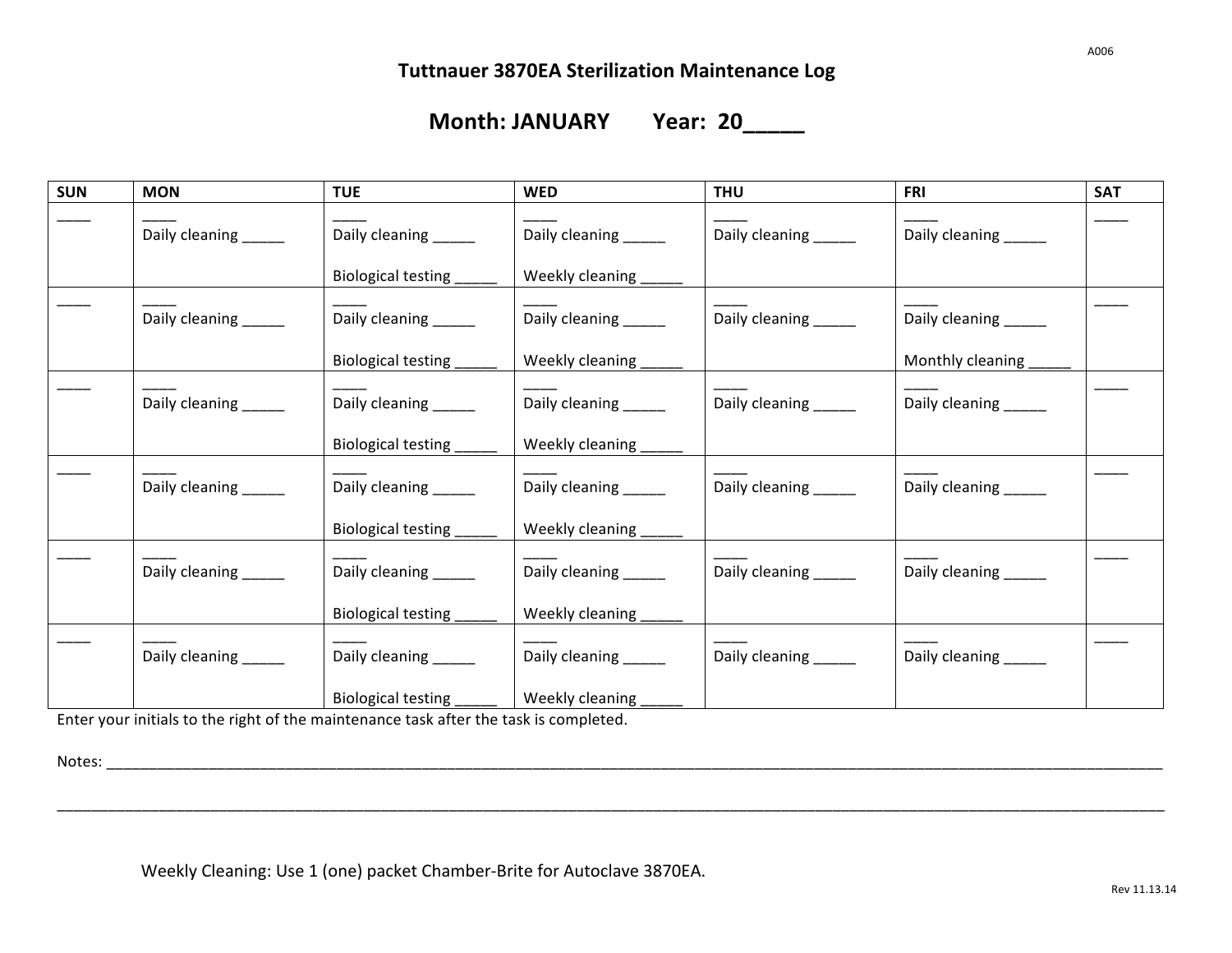**Month: FEBRUARY Year: 20\_\_\_\_\_** 

| <b>SUN</b> | <b>MON</b>           | <b>TUE</b>           | <b>WED</b>            | <b>THU</b>           | <b>FRI</b>            | <b>SAT</b> |
|------------|----------------------|----------------------|-----------------------|----------------------|-----------------------|------------|
|            | Daily cleaning _____ | Daily cleaning _____ | Daily cleaning _____  | Daily cleaning _____ | Daily cleaning ______ |            |
|            |                      | Biological testing   | Weekly cleaning       |                      |                       |            |
|            | Daily cleaning _____ | Daily cleaning _____ | Daily cleaning ______ | Daily cleaning _____ | Daily cleaning ______ |            |
|            |                      | Biological testing   | Weekly cleaning       |                      | Monthly cleaning      |            |
|            | Daily cleaning _____ | Daily cleaning _____ | Daily cleaning _____  | Daily cleaning _____ | Daily cleaning ______ |            |
|            |                      | Biological testing   | Weekly cleaning       |                      |                       |            |
|            | Daily cleaning _____ | Daily cleaning _____ | Daily cleaning _____  | Daily cleaning _____ | Daily cleaning _____  |            |
|            |                      | Biological testing   | Weekly cleaning       |                      |                       |            |
|            | Daily cleaning _____ | Daily cleaning _____ | Daily cleaning _____  | Daily cleaning _____ | Daily cleaning _____  |            |
|            |                      | Biological testing   | Weekly cleaning       |                      |                       |            |
|            | Daily cleaning _____ | Daily cleaning _____ | Daily cleaning _____  | Daily cleaning _____ | Daily cleaning _____  |            |
|            |                      | Biological testing   | Weekly cleaning       |                      |                       |            |

\_\_\_\_\_\_\_\_\_\_\_\_\_\_\_\_\_\_\_\_\_\_\_\_\_\_\_\_\_\_\_\_\_\_\_\_\_\_\_\_\_\_\_\_\_\_\_\_\_\_\_\_\_\_\_\_\_\_\_\_\_\_\_\_\_\_\_\_\_\_\_\_\_\_\_\_\_\_\_\_\_\_\_\_\_\_\_\_\_\_\_\_\_\_\_\_\_\_\_\_\_\_\_\_\_\_\_\_\_\_\_\_\_\_\_\_\_\_\_\_\_\_\_\_\_\_\_\_\_\_

Enter your initials to the right of the maintenance task after the task is completed.

Notes: \_\_\_\_\_\_\_\_\_\_\_\_\_\_\_\_\_\_\_\_\_\_\_\_\_\_\_\_\_\_\_\_\_\_\_\_\_\_\_\_\_\_\_\_\_\_\_\_\_\_\_\_\_\_\_\_\_\_\_\_\_\_\_\_\_\_\_\_\_\_\_\_\_\_\_\_\_\_\_\_\_\_\_\_\_\_\_\_\_\_\_\_\_\_\_\_\_\_\_\_\_\_\_\_\_\_\_\_\_\_\_\_\_\_\_\_\_\_\_\_\_\_\_\_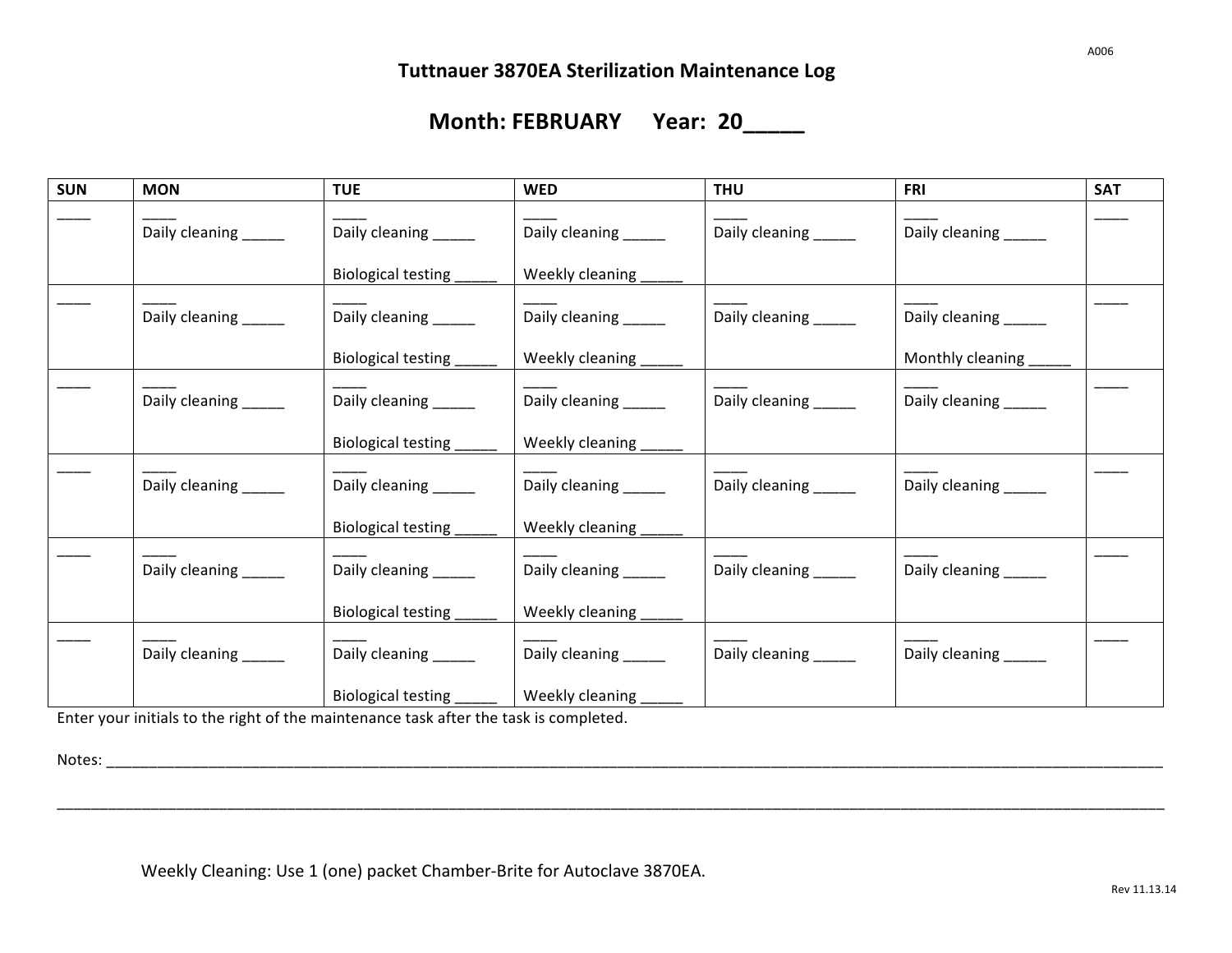**Month: MARCH Year: 20\_\_\_\_\_** 

| <b>SUN</b> | <b>MON</b>           | <b>TUE</b>           | <b>WED</b>           | <b>THU</b>            | <b>FRI</b>           | <b>SAT</b> |
|------------|----------------------|----------------------|----------------------|-----------------------|----------------------|------------|
|            | Daily cleaning _____ | Daily cleaning _____ | Daily cleaning _____ | Daily cleaning _____  | Daily cleaning _____ |            |
|            |                      | Biological testing   | Weekly cleaning      |                       |                      |            |
|            | Daily cleaning _____ | Daily cleaning _____ | Daily cleaning _____ | Daily cleaning _____  | Daily cleaning _____ |            |
|            |                      | Biological testing   | Weekly cleaning      |                       | Monthly cleaning     |            |
|            | Daily cleaning _____ | Daily cleaning _____ | Daily cleaning _____ | Daily cleaning _____  | Daily cleaning _____ |            |
|            |                      | Biological testing   | Weekly cleaning      |                       |                      |            |
|            | Daily cleaning _____ | Daily cleaning _____ | Daily cleaning _____ | Daily cleaning _____  | Daily cleaning _____ |            |
|            |                      | Biological testing   | Weekly cleaning      |                       |                      |            |
|            | Daily cleaning _____ | Daily cleaning _____ | Daily cleaning _____ | Daily cleaning _____  | Daily cleaning _____ |            |
|            |                      | Biological testing   | Weekly cleaning      |                       |                      |            |
|            | Daily cleaning _____ | Daily cleaning _____ | Daily cleaning _____ | Daily cleaning ______ | Daily cleaning _____ |            |
|            |                      | Biological testing   | Weekly cleaning      |                       |                      |            |

\_\_\_\_\_\_\_\_\_\_\_\_\_\_\_\_\_\_\_\_\_\_\_\_\_\_\_\_\_\_\_\_\_\_\_\_\_\_\_\_\_\_\_\_\_\_\_\_\_\_\_\_\_\_\_\_\_\_\_\_\_\_\_\_\_\_\_\_\_\_\_\_\_\_\_\_\_\_\_\_\_\_\_\_\_\_\_\_\_\_\_\_\_\_\_\_\_\_\_\_\_\_\_\_\_\_\_\_\_\_\_\_\_\_\_\_\_\_\_\_\_\_\_\_\_\_\_\_\_\_

Enter your initials to the right of the maintenance task after the task is completed.

Notes: \_\_\_\_\_\_\_\_\_\_\_\_\_\_\_\_\_\_\_\_\_\_\_\_\_\_\_\_\_\_\_\_\_\_\_\_\_\_\_\_\_\_\_\_\_\_\_\_\_\_\_\_\_\_\_\_\_\_\_\_\_\_\_\_\_\_\_\_\_\_\_\_\_\_\_\_\_\_\_\_\_\_\_\_\_\_\_\_\_\_\_\_\_\_\_\_\_\_\_\_\_\_\_\_\_\_\_\_\_\_\_\_\_\_\_\_\_\_\_\_\_\_\_\_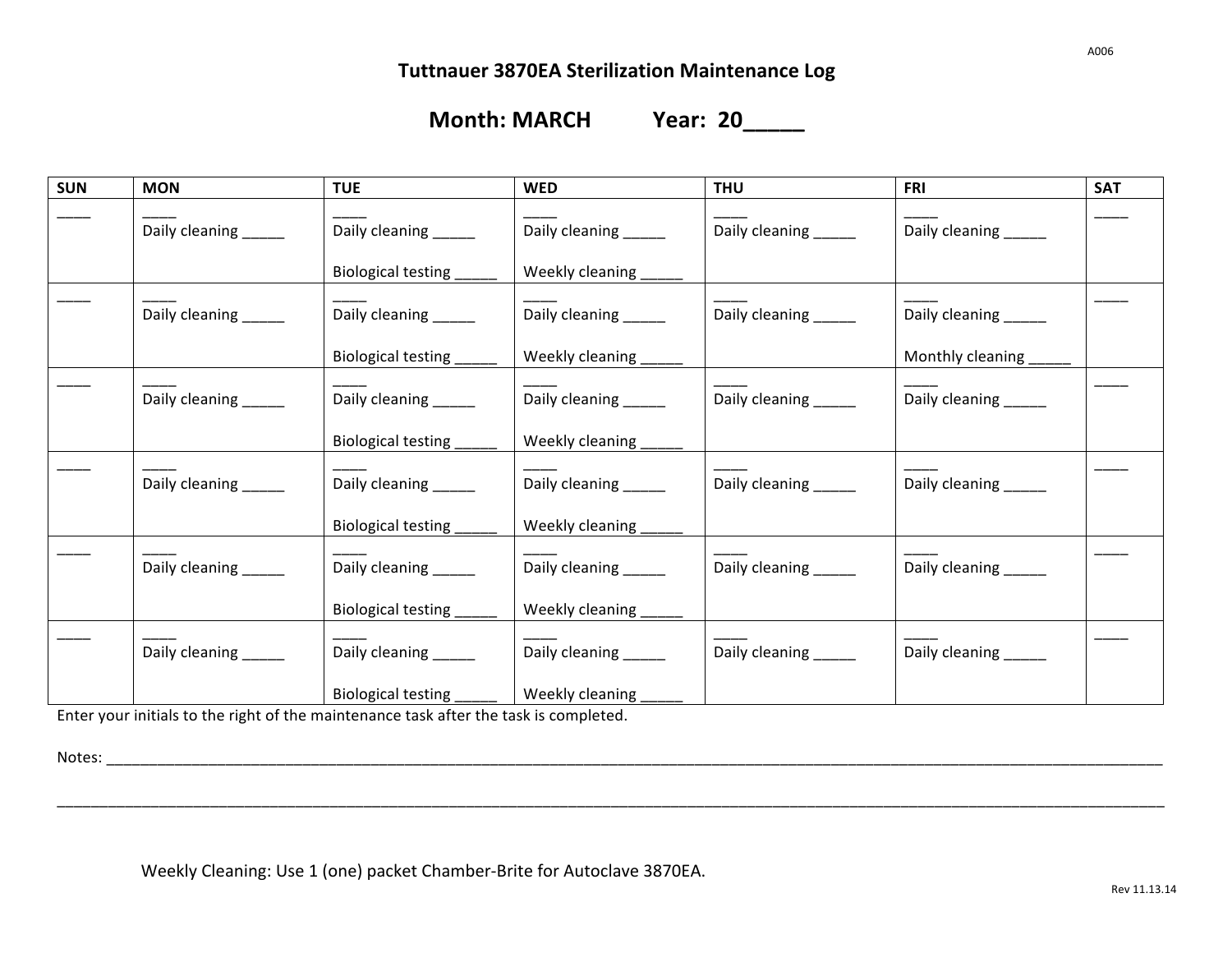**Month: APRIL Year: 20\_\_\_\_\_** 

| <b>SUN</b> | <b>MON</b>           | <b>TUE</b>            | <b>WED</b>           | <b>THU</b>            | <b>FRI</b>           | <b>SAT</b> |
|------------|----------------------|-----------------------|----------------------|-----------------------|----------------------|------------|
|            | Daily cleaning _____ | Daily cleaning _____  | Daily cleaning _____ | Daily cleaning _____  | Daily cleaning _____ |            |
|            |                      | Biological testing    | Weekly cleaning      |                       |                      |            |
|            | Daily cleaning _____ | Daily cleaning _____  | Daily cleaning _____ | Daily cleaning _____  | Daily cleaning _____ |            |
|            |                      | Biological testing    | Weekly cleaning      |                       | Monthly cleaning     |            |
|            | Daily cleaning _____ | Daily cleaning _____  | Daily cleaning _____ | Daily cleaning _____  | Daily cleaning _____ |            |
|            |                      | Biological testing    | Weekly cleaning      |                       |                      |            |
|            | Daily cleaning _____ | Daily cleaning ______ | Daily cleaning _____ | Daily cleaning _____  | Daily cleaning _____ |            |
|            |                      | Biological testing    | Weekly cleaning      |                       |                      |            |
|            | Daily cleaning _____ | Daily cleaning ______ | Daily cleaning _____ | Daily cleaning ______ | Daily cleaning _____ |            |
|            |                      | Biological testing    | Weekly cleaning      |                       |                      |            |
|            | Daily cleaning _____ | Daily cleaning ______ | Daily cleaning _____ | Daily cleaning ______ | Daily cleaning _____ |            |
|            |                      | Biological testing    | Weekly cleaning      |                       |                      |            |

\_\_\_\_\_\_\_\_\_\_\_\_\_\_\_\_\_\_\_\_\_\_\_\_\_\_\_\_\_\_\_\_\_\_\_\_\_\_\_\_\_\_\_\_\_\_\_\_\_\_\_\_\_\_\_\_\_\_\_\_\_\_\_\_\_\_\_\_\_\_\_\_\_\_\_\_\_\_\_\_\_\_\_\_\_\_\_\_\_\_\_\_\_\_\_\_\_\_\_\_\_\_\_\_\_\_\_\_\_\_\_\_\_\_\_\_\_\_\_\_\_\_\_\_\_\_\_\_\_\_

Enter your initials to the right of the maintenance task after the task is completed.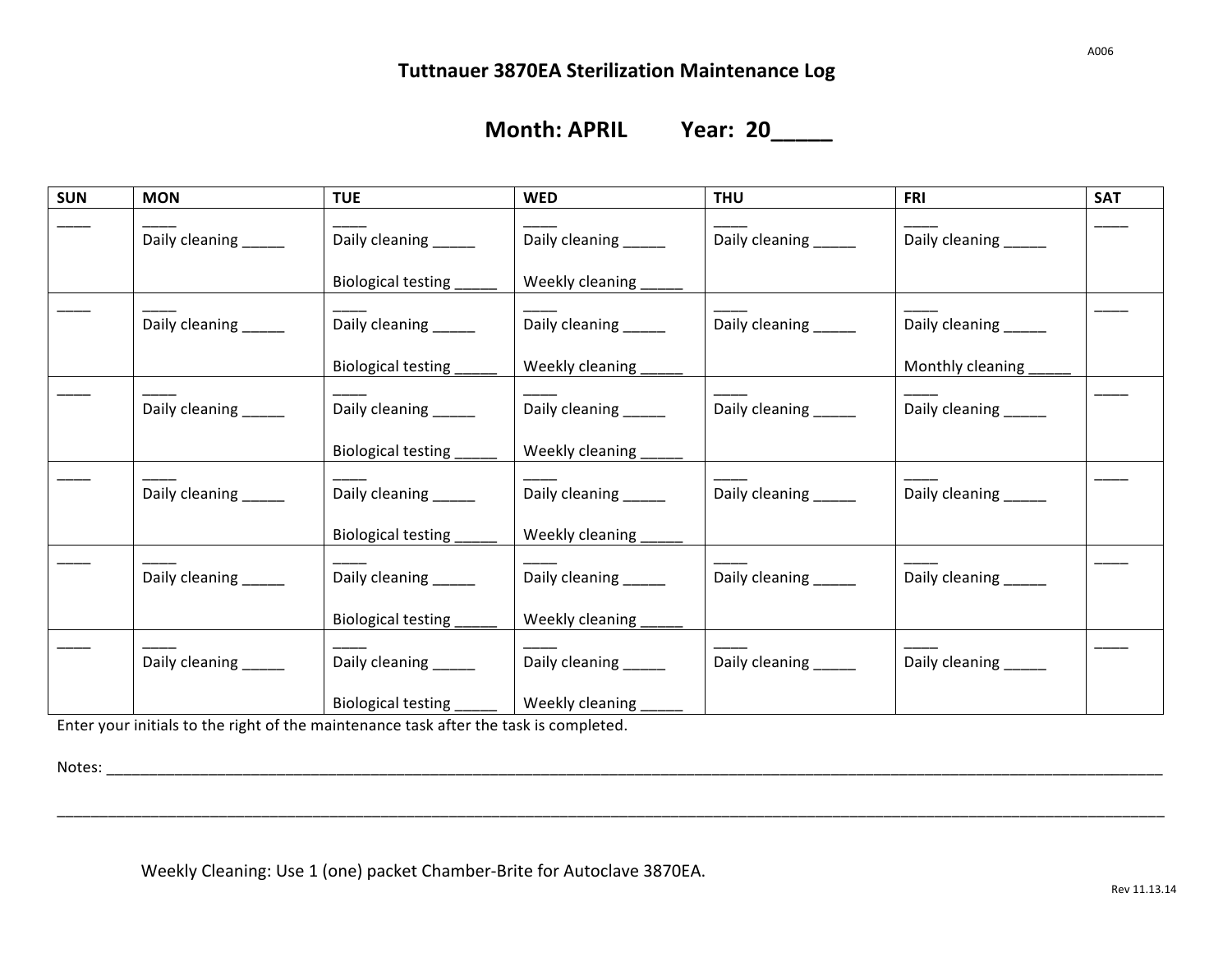**Month: MAY Year: 20\_\_\_\_\_** 

| <b>SUN</b> | <b>MON</b>           | <b>TUE</b>           | <b>WED</b>            | <b>THU</b>           | <b>FRI</b>           | <b>SAT</b> |
|------------|----------------------|----------------------|-----------------------|----------------------|----------------------|------------|
|            | Daily cleaning _____ | Daily cleaning _____ | Daily cleaning _____  | Daily cleaning _____ | Daily cleaning _____ |            |
|            |                      | Biological testing   | Weekly cleaning       |                      |                      |            |
|            | Daily cleaning _____ | Daily cleaning _____ | Daily cleaning _____  | Daily cleaning ____  | Daily cleaning _____ |            |
|            |                      | Biological testing   | Weekly cleaning       |                      | Monthly cleaning     |            |
|            | Daily cleaning _____ | Daily cleaning _____ | Daily cleaning ______ | Daily cleaning _____ | Daily cleaning _____ |            |
|            |                      | Biological testing   | Weekly cleaning       |                      |                      |            |
|            | Daily cleaning _____ | Daily cleaning _____ | Daily cleaning _____  | Daily cleaning _____ | Daily cleaning _____ |            |
|            |                      | Biological testing   | Weekly cleaning       |                      |                      |            |
|            | Daily cleaning _____ | Daily cleaning _____ | Daily cleaning _____  | Daily cleaning _____ | Daily cleaning _____ |            |
|            |                      | Biological testing   | Weekly cleaning       |                      |                      |            |
|            | Daily cleaning _____ | Daily cleaning _____ | Daily cleaning _____  | Daily cleaning _____ | Daily cleaning _____ |            |
|            |                      | Biological testing   | Weekly cleaning       |                      |                      |            |

\_\_\_\_\_\_\_\_\_\_\_\_\_\_\_\_\_\_\_\_\_\_\_\_\_\_\_\_\_\_\_\_\_\_\_\_\_\_\_\_\_\_\_\_\_\_\_\_\_\_\_\_\_\_\_\_\_\_\_\_\_\_\_\_\_\_\_\_\_\_\_\_\_\_\_\_\_\_\_\_\_\_\_\_\_\_\_\_\_\_\_\_\_\_\_\_\_\_\_\_\_\_\_\_\_\_\_\_\_\_\_\_\_\_\_\_\_\_\_\_\_\_\_\_\_\_\_\_\_\_

Enter your initials to the right of the maintenance task after the task is completed.

Notes: \_\_\_\_\_\_\_\_\_\_\_\_\_\_\_\_\_\_\_\_\_\_\_\_\_\_\_\_\_\_\_\_\_\_\_\_\_\_\_\_\_\_\_\_\_\_\_\_\_\_\_\_\_\_\_\_\_\_\_\_\_\_\_\_\_\_\_\_\_\_\_\_\_\_\_\_\_\_\_\_\_\_\_\_\_\_\_\_\_\_\_\_\_\_\_\_\_\_\_\_\_\_\_\_\_\_\_\_\_\_\_\_\_\_\_\_\_\_\_\_\_\_\_\_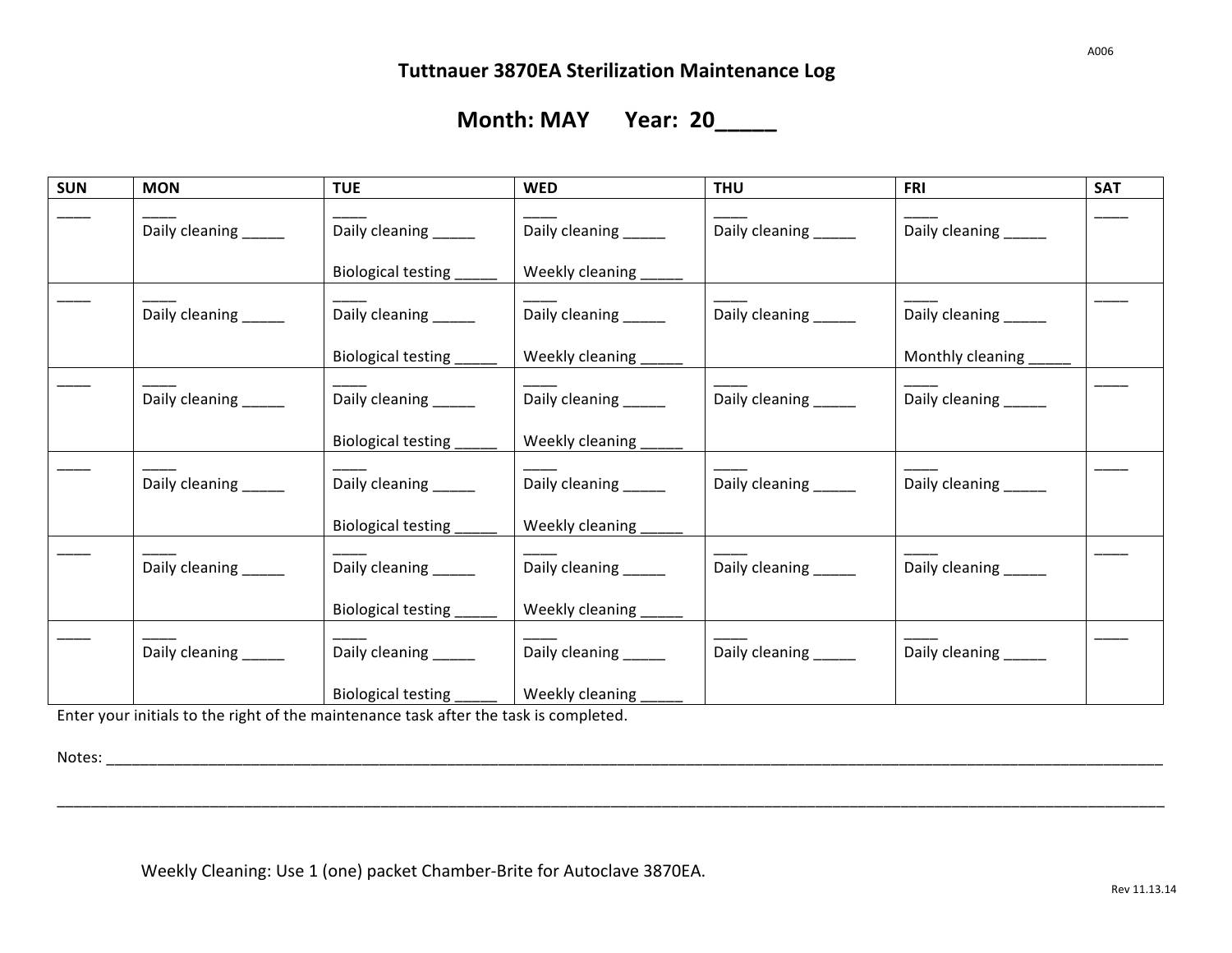**Month: JUNE Year: 20** 

Air Filter for Autoclave A Replaced: \_\_\_\_/\_\_\_\_/\_\_\_\_\_ Initials \_\_\_\_\_\_\_

| <b>SUN</b> | <b>MON</b>            | <b>TUE</b>                | <b>WED</b>            | <b>THU</b>            | <b>FRI</b>            | <b>SAT</b> |
|------------|-----------------------|---------------------------|-----------------------|-----------------------|-----------------------|------------|
|            | Daily cleaning _____  | Daily cleaning _____      | Daily cleaning _____  | Daily cleaning _____  | Daily cleaning _____  |            |
|            |                       | <b>Biological testing</b> | Weekly cleaning       |                       |                       |            |
|            | Daily cleaning ______ | Daily cleaning _____      | Daily cleaning _____  | Daily cleaning ______ | Daily cleaning _____  |            |
|            |                       | Biological testing        | Weekly cleaning       |                       | Monthly cleaning      |            |
|            | Daily cleaning _____  | Daily cleaning _____      | Daily cleaning ______ | Daily cleaning _____  | Daily cleaning _____  |            |
|            |                       | Biological testing        | Weekly cleaning       |                       |                       |            |
|            | Daily cleaning _____  | Daily cleaning _____      | Daily cleaning _____  | Daily cleaning _____  | Daily cleaning _____  |            |
|            |                       | Biological testing_       | Weekly cleaning       |                       |                       |            |
|            | Daily cleaning _____  | Daily cleaning _____      | Daily cleaning ______ | Daily cleaning ______ | Daily cleaning _____  |            |
|            |                       | Biological testing        | Weekly cleaning _     |                       |                       |            |
|            | Daily cleaning _____  | Daily cleaning _____      | Daily cleaning _____  | Daily cleaning _____  | Daily cleaning ______ |            |
|            |                       | Biological testing        | Weekly cleaning       |                       |                       |            |

\_\_\_\_\_\_\_\_\_\_\_\_\_\_\_\_\_\_\_\_\_\_\_\_\_\_\_\_\_\_\_\_\_\_\_\_\_\_\_\_\_\_\_\_\_\_\_\_\_\_\_\_\_\_\_\_\_\_\_\_\_\_\_\_\_\_\_\_\_\_\_\_\_\_\_\_\_\_\_\_\_\_\_\_\_\_\_\_\_\_\_\_\_\_\_\_\_\_\_\_\_\_\_\_\_\_\_\_\_\_\_\_\_\_\_\_\_\_\_\_\_\_\_\_\_\_\_\_\_\_

Enter your initials to the right of the maintenance task after the task is completed.

Notes: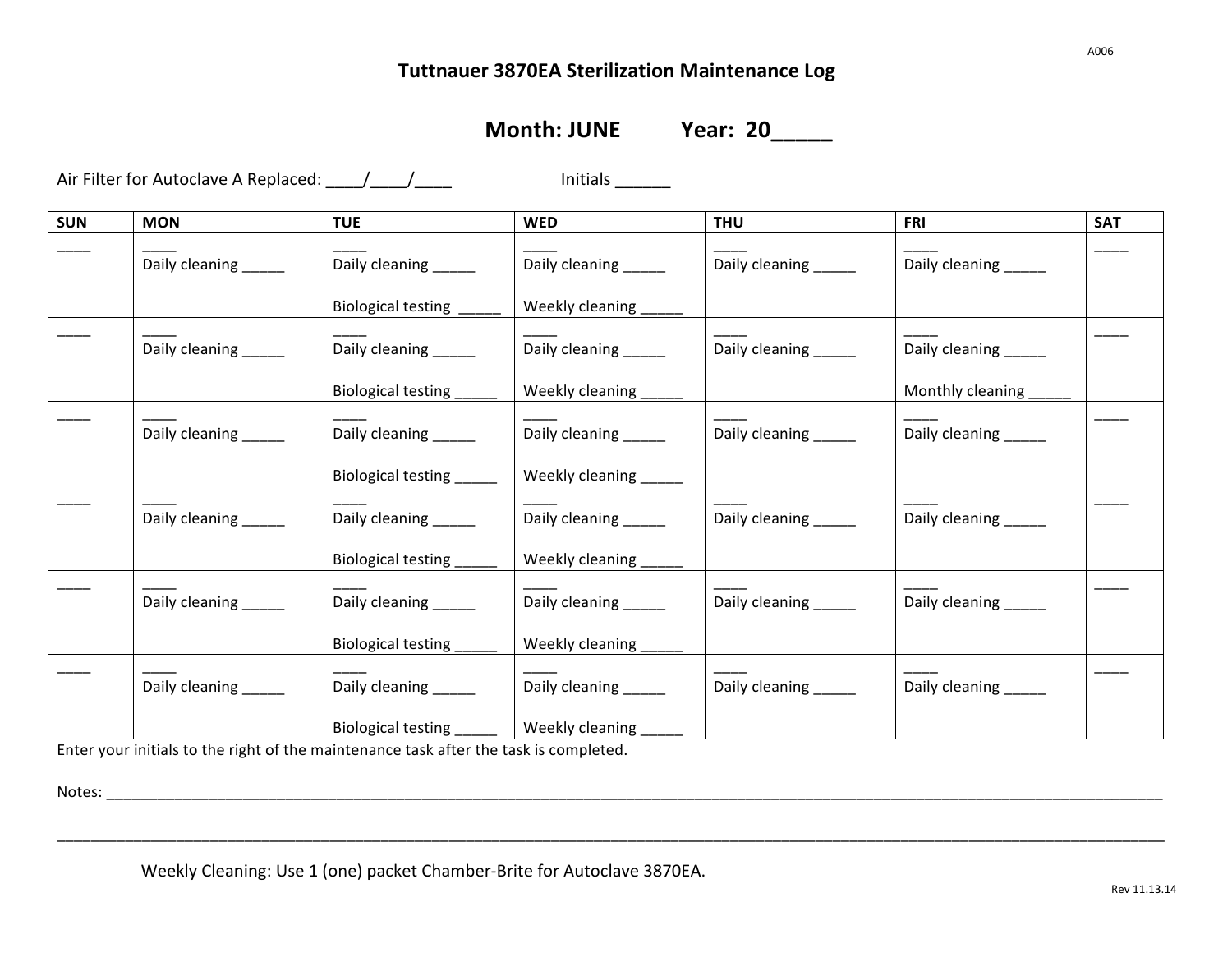**Month: JULY Year: 20\_\_\_\_\_** 

| <b>SUN</b> | <b>MON</b>           | <b>TUE</b>            | <b>WED</b>           | <b>THU</b>            | <b>FRI</b>           | <b>SAT</b> |
|------------|----------------------|-----------------------|----------------------|-----------------------|----------------------|------------|
|            | Daily cleaning _____ | Daily cleaning _____  | Daily cleaning _____ | Daily cleaning _____  | Daily cleaning _____ |            |
|            |                      | Biological testing    | Weekly cleaning      |                       |                      |            |
|            | Daily cleaning _____ | Daily cleaning _____  | Daily cleaning _____ | Daily cleaning _____  | Daily cleaning _____ |            |
|            |                      | Biological testing    | Weekly cleaning      |                       | Monthly cleaning     |            |
|            | Daily cleaning _____ | Daily cleaning _____  | Daily cleaning _____ | Daily cleaning _____  | Daily cleaning _____ |            |
|            |                      | Biological testing    | Weekly cleaning      |                       |                      |            |
|            | Daily cleaning _____ | Daily cleaning ______ | Daily cleaning _____ | Daily cleaning _____  | Daily cleaning _____ |            |
|            |                      | Biological testing    | Weekly cleaning      |                       |                      |            |
|            | Daily cleaning _____ | Daily cleaning ______ | Daily cleaning _____ | Daily cleaning ______ | Daily cleaning _____ |            |
|            |                      | Biological testing    | Weekly cleaning      |                       |                      |            |
|            | Daily cleaning _____ | Daily cleaning ______ | Daily cleaning _____ | Daily cleaning ______ | Daily cleaning _____ |            |
|            |                      | Biological testing    | Weekly cleaning      |                       |                      |            |

\_\_\_\_\_\_\_\_\_\_\_\_\_\_\_\_\_\_\_\_\_\_\_\_\_\_\_\_\_\_\_\_\_\_\_\_\_\_\_\_\_\_\_\_\_\_\_\_\_\_\_\_\_\_\_\_\_\_\_\_\_\_\_\_\_\_\_\_\_\_\_\_\_\_\_\_\_\_\_\_\_\_\_\_\_\_\_\_\_\_\_\_\_\_\_\_\_\_\_\_\_\_\_\_\_\_\_\_\_\_\_\_\_\_\_\_\_\_\_\_\_\_\_\_\_\_\_\_\_\_

Enter your initials to the right of the maintenance task after the task is completed.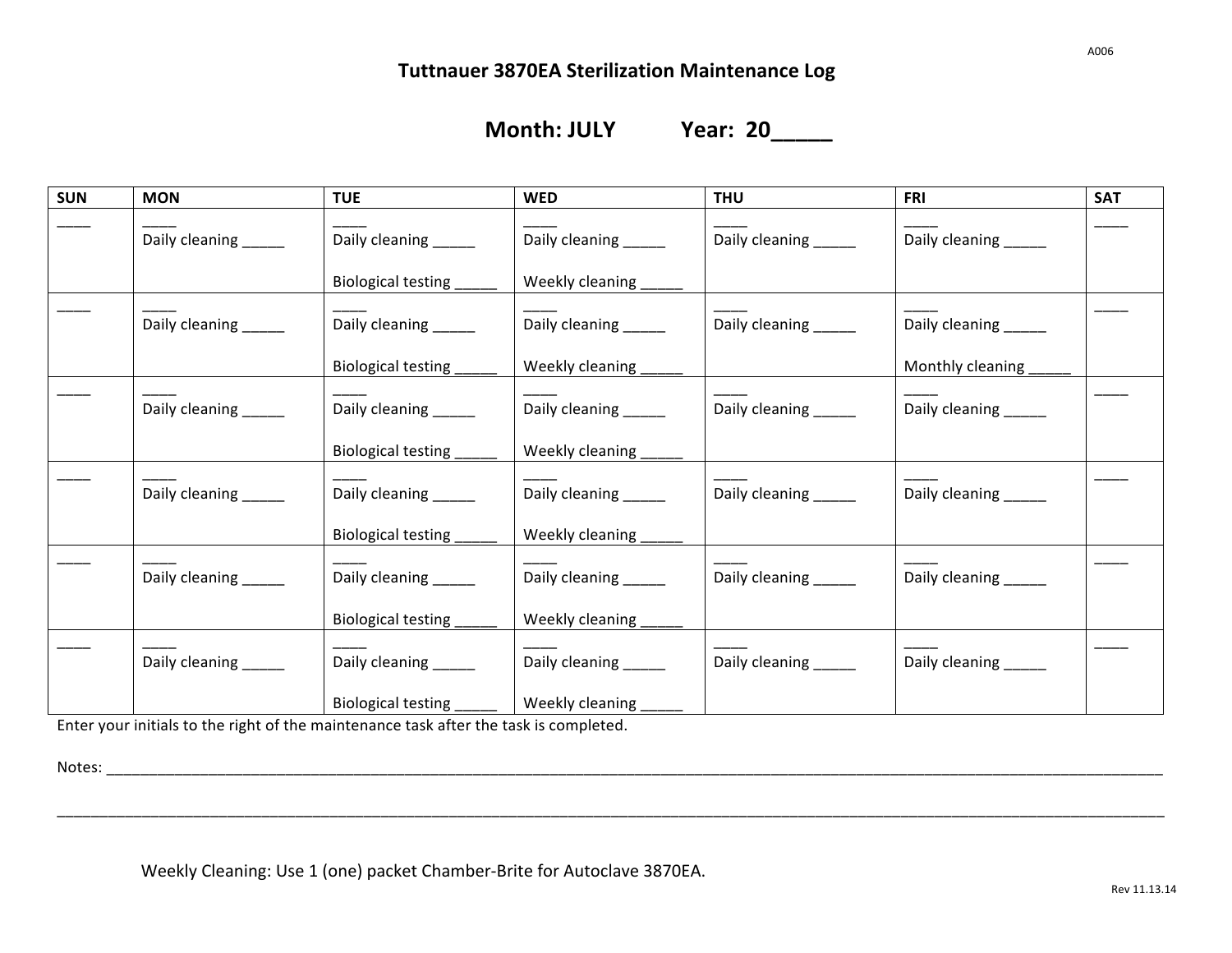# **Month: AUGUST** Year: 20

| <b>SUN</b> | <b>MON</b>           | <b>TUE</b>           | <b>WED</b>           | <b>THU</b>            | <b>FRI</b>           | <b>SAT</b> |
|------------|----------------------|----------------------|----------------------|-----------------------|----------------------|------------|
|            | Daily cleaning _____ | Daily cleaning _____ | Daily cleaning _____ | Daily cleaning _____  | Daily cleaning _____ |            |
|            |                      | Biological testing   | Weekly cleaning      |                       |                      |            |
|            | Daily cleaning _____ | Daily cleaning _____ | Daily cleaning _____ | Daily cleaning _____  | Daily cleaning _____ |            |
|            |                      | Biological testing   | Weekly cleaning      |                       | Monthly cleaning     |            |
|            | Daily cleaning _____ | Daily cleaning _____ | Daily cleaning _____ | Daily cleaning ______ | Daily cleaning _____ |            |
|            |                      | Biological testing   | Weekly cleaning      |                       |                      |            |
|            | Daily cleaning _____ | Daily cleaning _____ | Daily cleaning _____ | Daily cleaning ______ | Daily cleaning _____ |            |
|            |                      | Biological testing _ | Weekly cleaning      |                       |                      |            |
|            | Daily cleaning _____ | Daily cleaning _____ | Daily cleaning _____ | Daily cleaning _____  | Daily cleaning _____ |            |
|            |                      | Biological testing   | Weekly cleaning      |                       |                      |            |
|            | Daily cleaning _____ | Daily cleaning _____ | Daily cleaning _____ | Daily cleaning _____  | Daily cleaning _____ |            |
|            |                      | Biological testing   | Weekly cleaning      |                       |                      |            |

\_\_\_\_\_\_\_\_\_\_\_\_\_\_\_\_\_\_\_\_\_\_\_\_\_\_\_\_\_\_\_\_\_\_\_\_\_\_\_\_\_\_\_\_\_\_\_\_\_\_\_\_\_\_\_\_\_\_\_\_\_\_\_\_\_\_\_\_\_\_\_\_\_\_\_\_\_\_\_\_\_\_\_\_\_\_\_\_\_\_\_\_\_\_\_\_\_\_\_\_\_\_\_\_\_\_\_\_\_\_\_\_\_\_\_\_\_\_\_\_\_\_\_\_\_\_\_\_\_\_

Enter your initials to the right of the maintenance task after the task is completed.

Notes: \_\_\_\_\_\_\_\_\_\_\_\_\_\_\_\_\_\_\_\_\_\_\_\_\_\_\_\_\_\_\_\_\_\_\_\_\_\_\_\_\_\_\_\_\_\_\_\_\_\_\_\_\_\_\_\_\_\_\_\_\_\_\_\_\_\_\_\_\_\_\_\_\_\_\_\_\_\_\_\_\_\_\_\_\_\_\_\_\_\_\_\_\_\_\_\_\_\_\_\_\_\_\_\_\_\_\_\_\_\_\_\_\_\_\_\_\_\_\_\_\_\_\_\_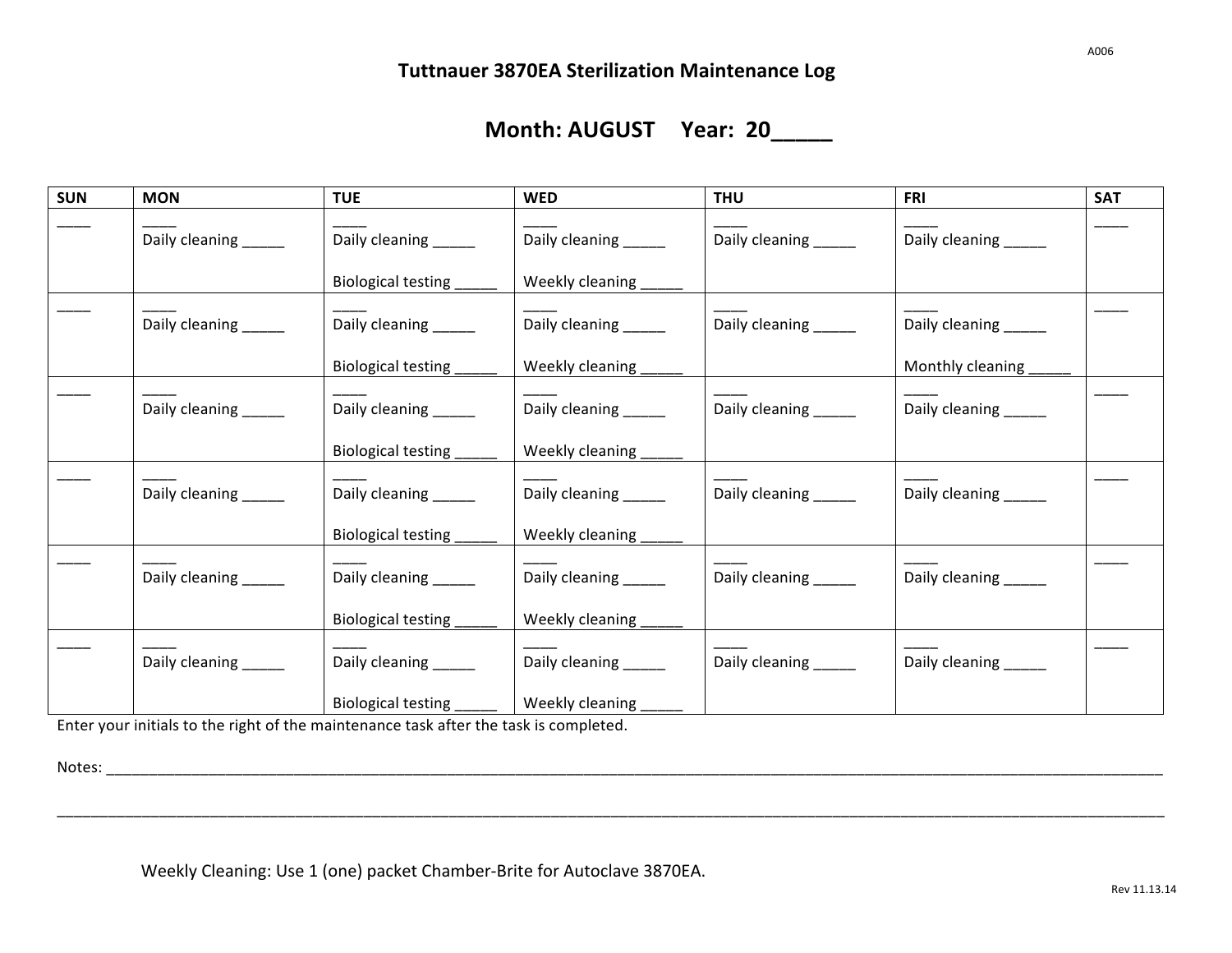# **Month: SEPTEMBER** Year: 20

| <b>SUN</b> | <b>MON</b>           | <b>TUE</b>            | <b>WED</b>           | <b>THU</b>            | FRI                   | <b>SAT</b> |
|------------|----------------------|-----------------------|----------------------|-----------------------|-----------------------|------------|
|            | Daily cleaning _____ | Daily cleaning _____  | Daily cleaning _____ | Daily cleaning _____  | Daily cleaning ______ |            |
|            |                      | Biological testing    | Weekly cleaning      |                       |                       |            |
|            | Daily cleaning ____  | Daily cleaning _____  | Daily cleaning ____  | Daily cleaning ______ | Daily cleaning _____  |            |
|            |                      | Biological testing    | Weekly cleaning      |                       | Monthly cleaning      |            |
|            | Daily cleaning ____  | Daily cleaning ______ | Daily cleaning _____ | Daily cleaning _____  | Daily cleaning _____  |            |
|            |                      | Biological testing    | Weekly cleaning      |                       |                       |            |
|            | Daily cleaning ____  | Daily cleaning ______ | Daily cleaning ____  | Daily cleaning ______ | Daily cleaning _____  |            |
|            |                      | Biological testing    | Weekly cleaning      |                       |                       |            |
|            | Daily cleaning ____  | Daily cleaning ______ | Daily cleaning _____ | Daily cleaning _____  | Daily cleaning _____  |            |
|            |                      | Biological testing    | Weekly cleaning      |                       |                       |            |
|            | Daily cleaning _____ | Daily cleaning _____  | Daily cleaning _____ | Daily cleaning _____  | Daily cleaning _____  |            |
|            |                      | Biological testing    | Weekly cleaning      |                       |                       |            |

\_\_\_\_\_\_\_\_\_\_\_\_\_\_\_\_\_\_\_\_\_\_\_\_\_\_\_\_\_\_\_\_\_\_\_\_\_\_\_\_\_\_\_\_\_\_\_\_\_\_\_\_\_\_\_\_\_\_\_\_\_\_\_\_\_\_\_\_\_\_\_\_\_\_\_\_\_\_\_\_\_\_\_\_\_\_\_\_\_\_\_\_\_\_\_\_\_\_\_\_\_\_\_\_\_\_\_\_\_\_\_\_\_\_\_\_\_\_\_\_\_\_\_\_\_\_\_\_\_\_

Enter your initials to the right of the maintenance task after the task is completed.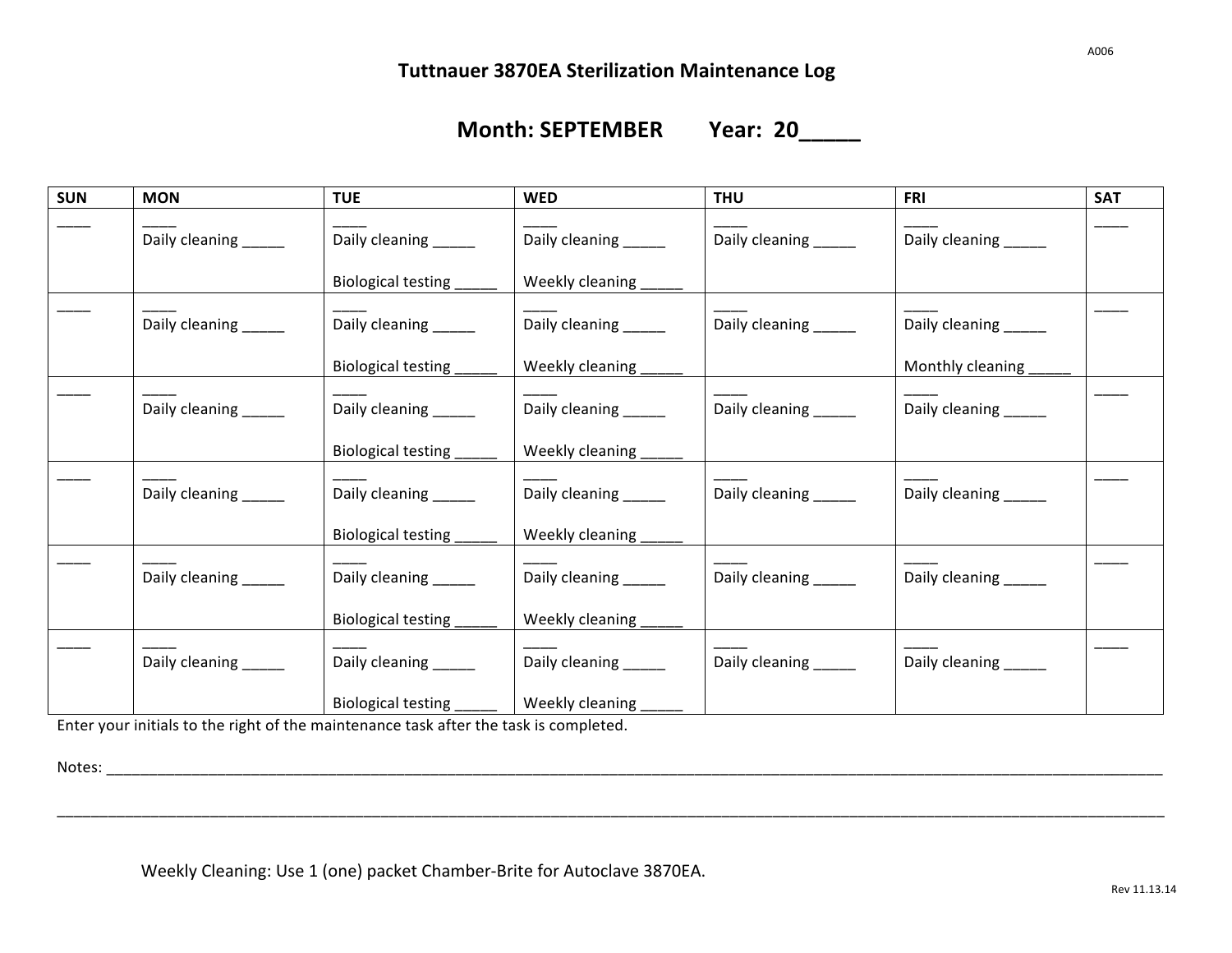# **Month: OCTOBER Year: 20\_\_\_\_\_**

| <b>SUN</b> | <b>MON</b>           | <b>TUE</b>            | <b>WED</b>            | <b>THU</b>            | <b>FRI</b>           | <b>SAT</b> |
|------------|----------------------|-----------------------|-----------------------|-----------------------|----------------------|------------|
|            | Daily cleaning _____ | Daily cleaning _____  | Daily cleaning ______ | Daily cleaning _____  | Daily cleaning _____ |            |
|            |                      | Biological testing    | Weekly cleaning       |                       |                      |            |
|            | Daily cleaning _____ | Daily cleaning _____  | Daily cleaning _____  | Daily cleaning ______ | Daily cleaning _____ |            |
|            |                      | Biological testing    | Weekly cleaning       |                       | Monthly cleaning     |            |
|            | Daily cleaning _____ | Daily cleaning _____  | Daily cleaning _____  | Daily cleaning _____  | Daily cleaning _____ |            |
|            |                      | Biological testing    | Weekly cleaning       |                       |                      |            |
|            | Daily cleaning _____ | Daily cleaning ______ | Daily cleaning ____   | Daily cleaning _____  | Daily cleaning _____ |            |
|            |                      | Biological testing    | Weekly cleaning       |                       |                      |            |
|            | Daily cleaning _____ | Daily cleaning ______ | Daily cleaning        | Daily cleaning ______ | Daily cleaning _____ |            |
|            |                      | Biological testing    | Weekly cleaning       |                       |                      |            |
|            | Daily cleaning _____ | Daily cleaning _____  | Daily cleaning _____  | Daily cleaning ______ | Daily cleaning _____ |            |
|            |                      | Biological testing    | Weekly cleaning       |                       |                      |            |

\_\_\_\_\_\_\_\_\_\_\_\_\_\_\_\_\_\_\_\_\_\_\_\_\_\_\_\_\_\_\_\_\_\_\_\_\_\_\_\_\_\_\_\_\_\_\_\_\_\_\_\_\_\_\_\_\_\_\_\_\_\_\_\_\_\_\_\_\_\_\_\_\_\_\_\_\_\_\_\_\_\_\_\_\_\_\_\_\_\_\_\_\_\_\_\_\_\_\_\_\_\_\_\_\_\_\_\_\_\_\_\_\_\_\_\_\_\_\_\_\_\_\_\_\_\_\_\_\_\_

Enter your initials to the right of the maintenance task after the task is completed.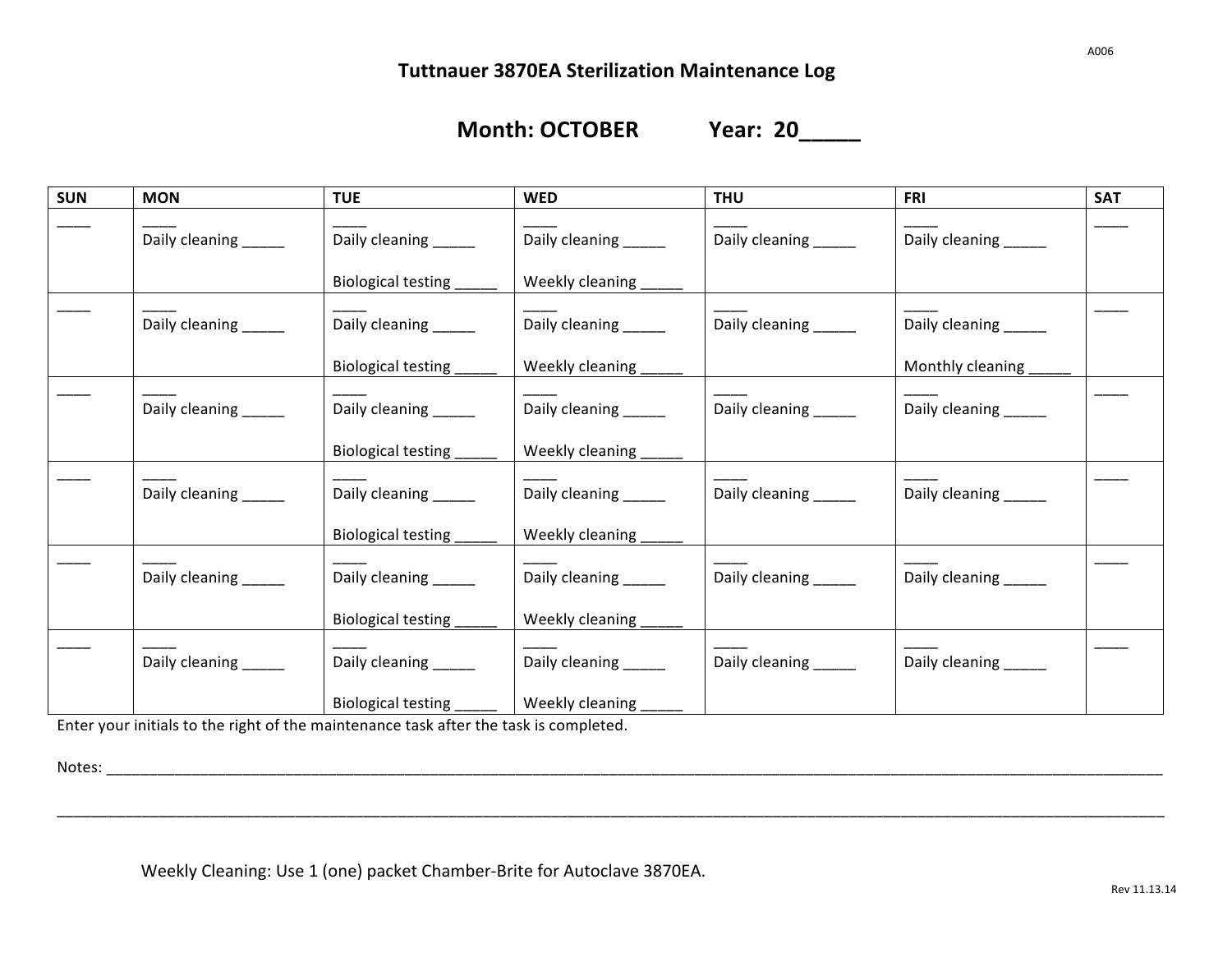# **Month: NOVEMBER** Year: 20

| <b>SUN</b> | <b>MON</b>           | <b>TUE</b>            | <b>WED</b>           | <b>THU</b>            | FRI                   | <b>SAT</b> |
|------------|----------------------|-----------------------|----------------------|-----------------------|-----------------------|------------|
|            | Daily cleaning _____ | Daily cleaning _____  | Daily cleaning _____ | Daily cleaning _____  | Daily cleaning ______ |            |
|            |                      | Biological testing    | Weekly cleaning _    |                       |                       |            |
|            | Daily cleaning _____ | Daily cleaning _____  | Daily cleaning _____ | Daily cleaning ______ | Daily cleaning _____  |            |
|            |                      | Biological testing    | Weekly cleaning      |                       | Monthly cleaning      |            |
|            | Daily cleaning _____ | Daily cleaning _____  | Daily cleaning ____  | Daily cleaning _____  | Daily cleaning _____  |            |
|            |                      | Biological testing    | Weekly cleaning      |                       |                       |            |
|            | Daily cleaning _____ | Daily cleaning ______ | Daily cleaning _____ | Daily cleaning ______ | Daily cleaning _____  |            |
|            |                      | Biological testing    | Weekly cleaning      |                       |                       |            |
|            | Daily cleaning _____ | Daily cleaning ______ | Daily cleaning _____ | Daily cleaning ______ | Daily cleaning _____  |            |
|            |                      | Biological testing    | Weekly cleaning      |                       |                       |            |
|            | Daily cleaning _____ | Daily cleaning _____  | Daily cleaning _____ | Daily cleaning _____  | Daily cleaning _____  |            |
|            |                      | Biological testing    | Weekly cleaning      |                       |                       |            |

\_\_\_\_\_\_\_\_\_\_\_\_\_\_\_\_\_\_\_\_\_\_\_\_\_\_\_\_\_\_\_\_\_\_\_\_\_\_\_\_\_\_\_\_\_\_\_\_\_\_\_\_\_\_\_\_\_\_\_\_\_\_\_\_\_\_\_\_\_\_\_\_\_\_\_\_\_\_\_\_\_\_\_\_\_\_\_\_\_\_\_\_\_\_\_\_\_\_\_\_\_\_\_\_\_\_\_\_\_\_\_\_\_\_\_\_\_\_\_\_\_\_\_\_\_\_\_\_\_\_

Enter your initials to the right of the maintenance task after the task is completed.

Notes: \_\_\_\_\_\_\_\_\_\_\_\_\_\_\_\_\_\_\_\_\_\_\_\_\_\_\_\_\_\_\_\_\_\_\_\_\_\_\_\_\_\_\_\_\_\_\_\_\_\_\_\_\_\_\_\_\_\_\_\_\_\_\_\_\_\_\_\_\_\_\_\_\_\_\_\_\_\_\_\_\_\_\_\_\_\_\_\_\_\_\_\_\_\_\_\_\_\_\_\_\_\_\_\_\_\_\_\_\_\_\_\_\_\_\_\_\_\_\_\_\_\_\_\_